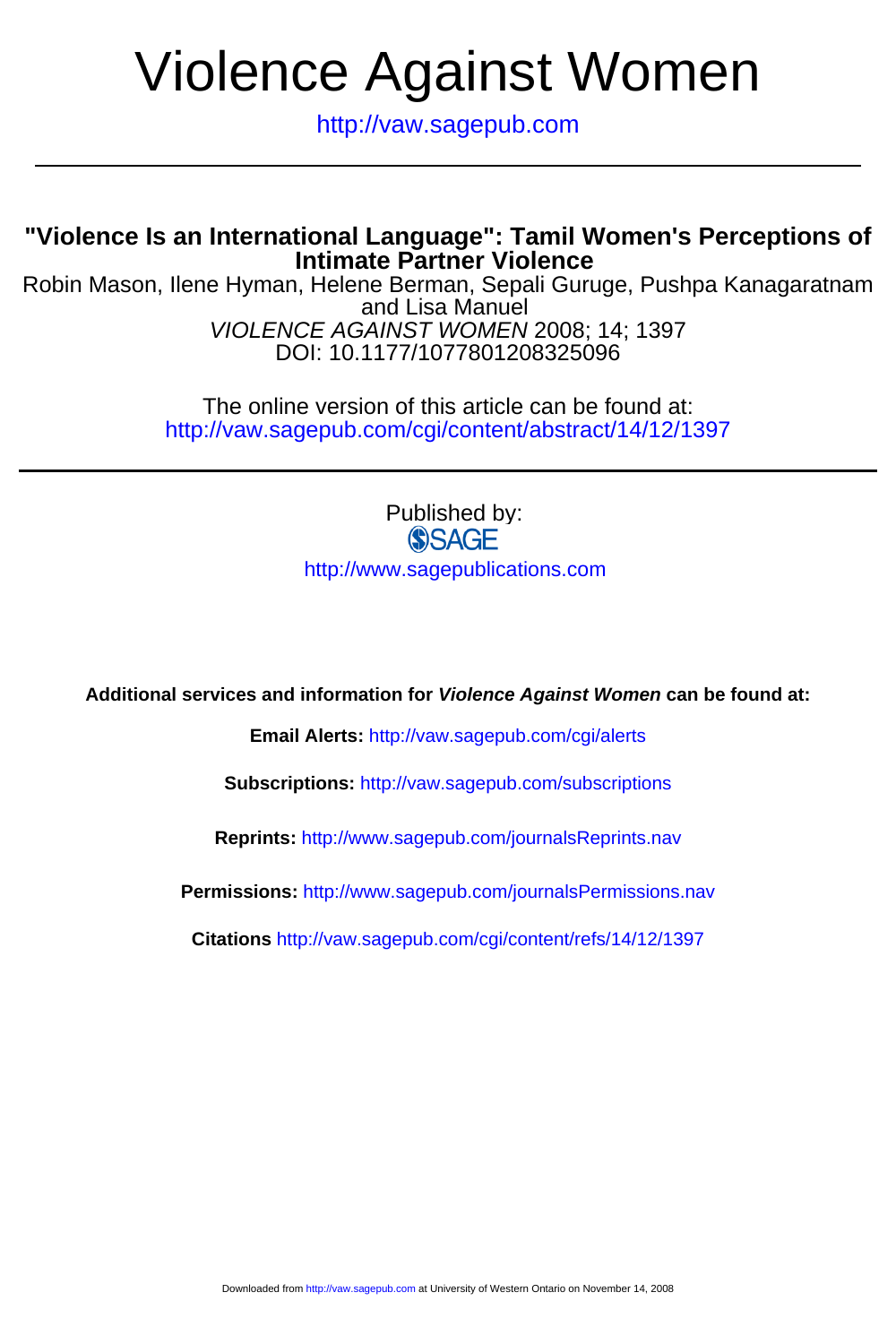**Violence Against Women** Volume 14 Number 12 December 2008 1397-1412 © 2008 Sage Publications 10.1177/1077801208325096 http://vaw.sagepub.com hosted at http://online.sagepub.com

# **"Violence Is an International Language"**

# **Tamil Women's Perceptions of Intimate Partner Violence**

Robin Mason Ilene Hyman *University of Toronto* Helene Berman *University of Western Ontario* Sepali Guruge *Ryerson University* Pushpa Kanagaratnam Lisa Manuel *Family Service Toronto*

> Research on intimate partner violence (IPV) across populations is challenging because of the multiplicity of definitions and lack of clarity about the behaviors that constitute IPV. The purpose of this study was to examine the ways in which Sri Lankan Tamil women in Toronto understand, define, and experience IPV. Focus group interviews were conducted with women representing different ages and stages of life. Findings suggest that definitions of IPV were not culturally specific. Rather, the Tamil women defined IPV broadly and recognized different forms of coercive control. However, psychologically abusive behaviors were identified that held particular meanings for this community.

> *Keywords: cross-cultural research; intimate partner violence; psychological abuse; Tamil women*

Research on intimate partner violence (IPV) across populations has been challenging, partly because of the multiplicity of definitions of IPV currently in use and the lack of clarity concerning the specific behaviors that constitute IPV, particularly across cultural settings. The recent development of standardized definitions by the Centers for Disease Control (CDC) and the World Health Organization

**Authors' Note:** This research was funded by a grant from the Institute of Gender and Health of the Canadian Institutes of Health Research. The authors wish to thank the many women who shared their time and experiences by participating in this study, the members of the community advisory committee, and the research staff, Rajini Tarcicius and Tharsi Yoganathan.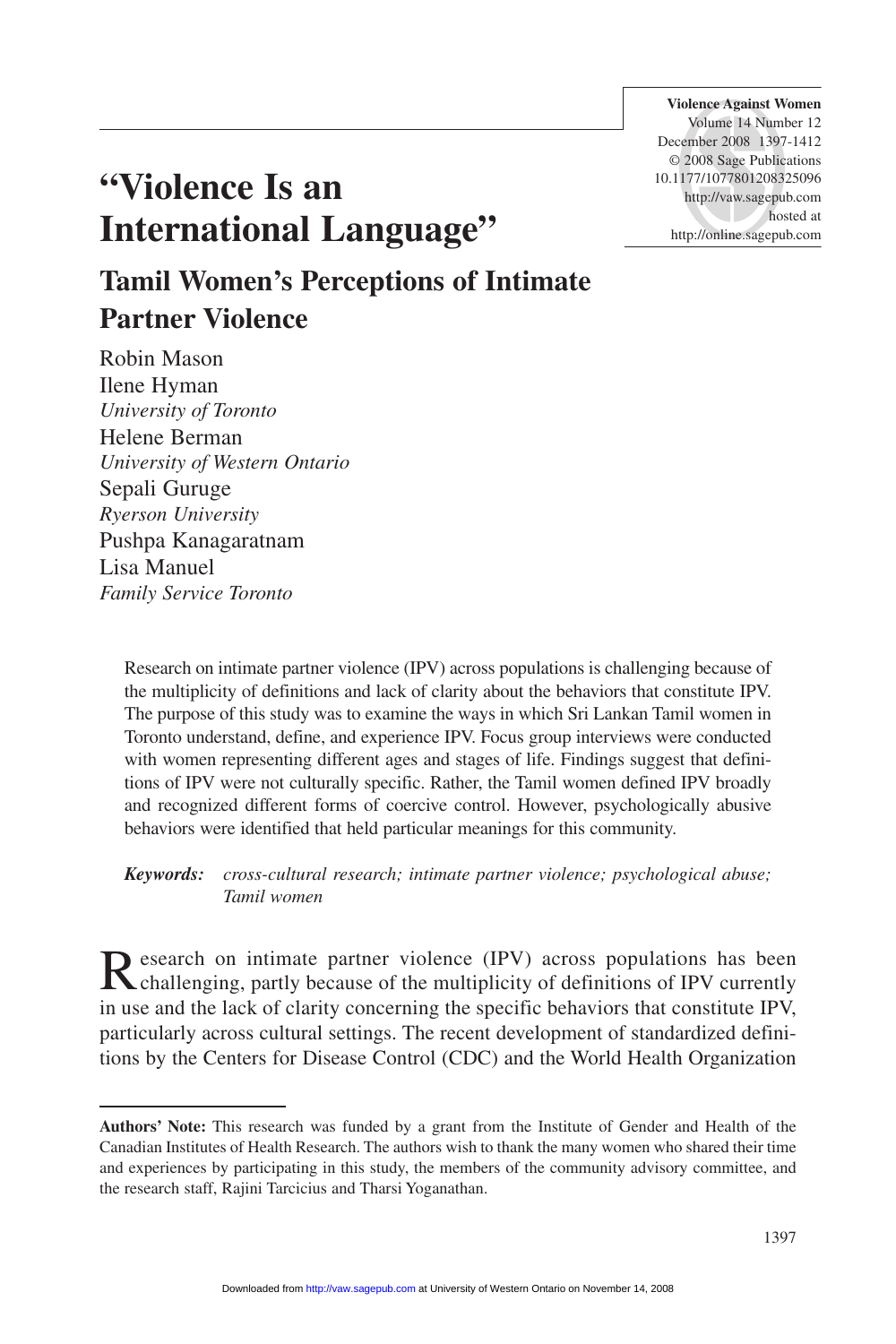(WHO) attempted to address these issues. Dozens of experts were involved in the development of typologies and definitions, yet seemingly missing from these discussions were how abused women, and in particular immigrant abused women, themselves define IPV (Latta & Goodman, 2005; Raj & Silverman, 2002). The questions must be asked: Are these definitions indeed universal? Do they have any validity when applied cross-culturally? Do they adequately cover the full range of IPV experienced? In this article, we report the results of a study of the perceptions, definitions, and the language used to define IPV in one newcomer community, Sri Lankan Tamils in Toronto, Canada, and we discuss the implications of this knowledge for researchers and frontline practitioners.

The struggle to create a unified set of definitions and behaviors to describe the phenomenon of men who abuse their intimate, or former intimate, partners led in 1999 to the naming of this phenomenon, IPV, by the U.S. CDC (Saltzman, Fanslow, McMahon, & Shelley, 1999). The CDC and later the WHO also developed typologies of IPV. Although these resemble each other, there are subtle differences between them. The CDC recognizes physical violence, sexual violence, the threat of physical or sexual violence, and psychological/emotional violence (Saltzman et al., 1999), while the WHO's schema includes "threats" as a form of psychological abuse and creates an additional type, deprivation or neglect (Krug, Dahlberg, Mercy, Zwi, & Lozano, 2002).

Each of these organizations also tried to clarify what is meant by *psychological abuse*. The CDC defines it as "trauma to the victim caused by acts, threats of acts or coercive tactics where there has also been prior physical or sexual violence or prior threat of physical or sexual violence" (Saltzman et al., 1999, p. 12). Suggesting that psychological abuse can exist apart from prior physical or sexual violence, the WHO definition focuses on how psychological abuse makes the victim feel and defines it as "any act or omission that damages self esteem, identity or development of the individual" (Ellsberg & Heise, 2005, p. 93). Examples include humiliation, threatening loss of custody of children, forced isolation from family or friends, threatening to harm an individual or someone they care about, repeated yelling or degradation, inducing fear through intimidating words or gestures, controlling behavior, and destruction of possessions.

However, cultural contingency—the notion that the meaning of IPV will vary from culture to culture and sometimes even within the culture—suggests these definitions and typologies may not be adequate when applied to diverse cultural groups (Krauss, 2006). Indeed, in many cultures and languages, the words *IPV* (or *domestic violence*) do not exist and are not readily translatable.

#### **Understanding IPV**

Although numerous etiological theories have been proposed to explain IPV, some operating at the level of the individual or couple and others at the societal level, as yet no single theory has dominated the discourse. Psychological theories root violence in individual psychopathology or dysfunctional personality structures that are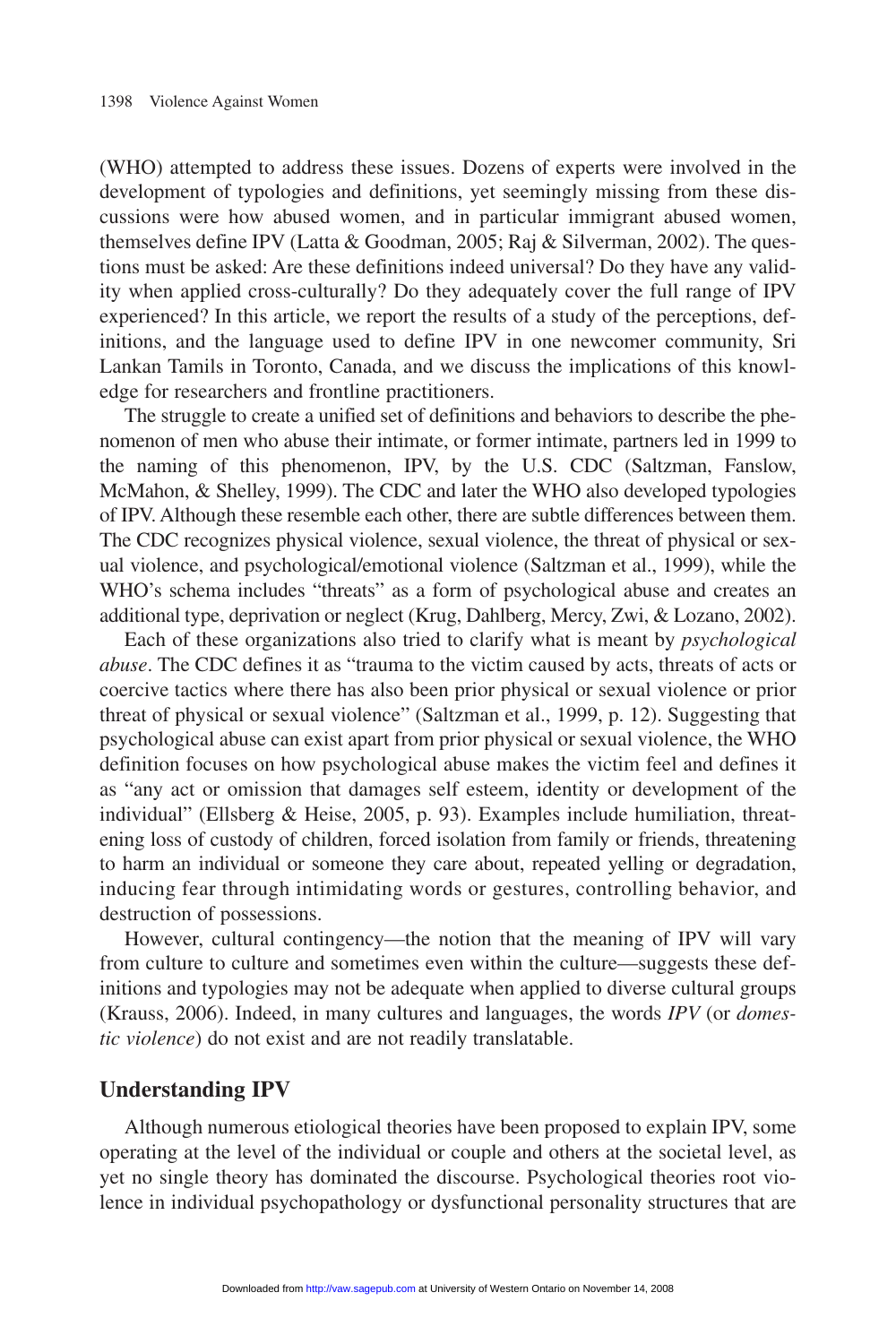learned and shaped by early childhood experiences (Dutton & Golant, 1995; O'Leary, 1993). According to social learning theory, children learn aggression from their parents and reproduce this behavior in their own adult relationships (O'Leary, 1988). Couple and family interactions theory suggests that violence is rooted in dysfunctional relationship dynamics, with relationship counseling the proposed remedy (Straus, Gelles, & Steinmetz, 1980).

Structural theories relate the occurrence of violence to social structures as opposed to individual traits or family dynamics. These include feminist theory and theories of status inconsistency. According to the former, gender inequality and male domination underlie violence against women (Dobash & Dobash, 1979). It is hypothesized that violence stems from women's traditionally devalued and inferior roles in the family and wider society. There is some research to support this perspective. For example, it appears that partner abuse is more common in patriarchal societies where cultural values, including social mores and religious beliefs, dictate male dominance in gender relationships, condone violence against women, and create separate codes of conduct for men and women (Sugarman & Frankel, 1996; Yick & Agbayani-Siewert, 1997). According to theories of status inconsistency, the family is a power system with variation in the distribution of resources among its members. Those who are threatened by their lack of resources, or perceive their status to be inconsistent with social norms, may use violence as a strategy to compensate for lack of power (Campbell, 1992; Goode, 1971; Yick, 2001). Changes in status frequently occur with migration, as stressors such as poverty, underemployment, minority status, discrimination, isolation, and role reversals affect newcomer families and shift the power dynamics between men and women, increasing women's vulnerability to IPV (Bui & Morash, 1999; Narayan, 1995; West, 1998; Yick, 2001).

#### **IPV Defined in Immigrant Communities**

Few studies have examined definitions and behavioral manifestations of IPV in immigrant and minority communities. When asked to define *abuse*, for example, more than one third of a Chinese American sample of women  $(N = 31)$  associated abuse with various types of physical violence. The majority mentioned hitting and striking, followed by beating and fighting; sexual, emotional, and verbal abuse were mentioned less frequently (Senturia, Sullivan, Ciske, & Shiu-Thornton, 2000). In another American study, 90% of the Hindu Asian Indian immigrant participants  $(N = 30)$  identified abuse as physical, mental, verbal, emotional, and economic and included two additional forms of abuse, comparative abuse (i.e., "when the husband frequently compares his wife to other women and constantly puts her down") and isolation (e.g., "limiting contacts," "neglect") (Mehotra, 1999). Others have also reported diverse forms of immigration-related abuse, including isolation of women by limiting external contacts, not allowing English-language training, threatening deportation, and economic abuse (Sorenson, 1996). Yoshihama (1999) identified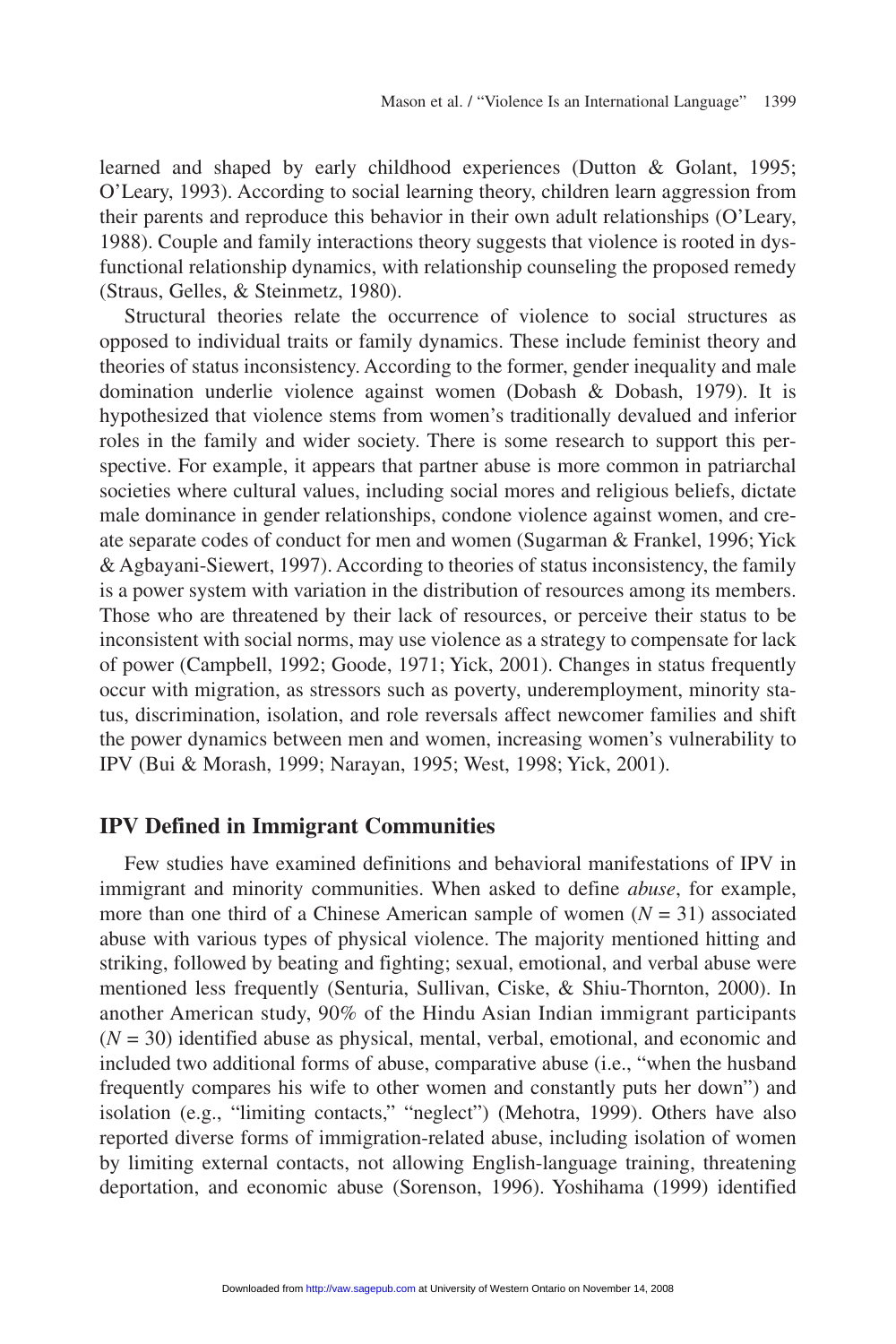behavioral expressions of IPV that were particular to Japanese women, whether they resided in the United States or Japan (see also Yoshihama, 2002b).

In addition to unique forms of IPV, some studies have found cross-cultural differences in the social acceptability of abuse and in what is considered severe abuse. For example, Go et al. (2003) reported that Indian men and women accept high levels of IPV as a way of teaching, disciplining, or correcting wives. In a comparative study, women in the United States ranked 24 out of 26 domestic violence indicators on a screening tool as more severe than did women in Mexico (Peek-Asa, Garcia, McArthur, & Castro, 2002).

At variance with efforts to create unified, universal definitions of IPV are those theorists and researchers who argue that a contextual, interpretive framework is necessary to understand the social construction and cultural meanings of some abusive behaviors and victims' responses (Raj & Silverman, 2002; Swan & Snow, 2006; Yoshihama, 2002a). This tension between the need for universal definitions versus the need for particular, contextualized meaning becomes important when we consider that some "women belonging to minority groups, indigenous women, refugee women, migrant women . . . are especially vulnerable to violence" (United Nations, 1993). In fact, according to a U.S. review of the literature in this area, 30% to 50% of immigrant women have experienced IPV, and this proportion may be increasing (Raj & Silverman, 2002). Although Canadian findings suggest that rates of IPV are lower among immigrant women compared to Canadian-born women (Cohen & Maclean, 2003), it appears that the risk of IPV increases with length of stay (Hyman, Forte, Du Mont, Romans, & Cohen, 2006).

Race, class, religious identification, sexual orientation, ability, geopolitical location, and other such factors intertwine to frame identity, affect access to power, and shape experiences of discrimination and violence (Crenshaw, 1994). Immigrant women have widely differing histories, including collective and personal experiences of war; displacement; racism; and class, caste, and professional identity in their countries of origin. So too do experiences vary en route to their new countries and later in settlement, integration, and assimilation, with some maintaining greater and others lesser adherence to traditional cultural values and practices. For example, among immigrant women who experience IPV, those whose first language is not English, who are not White, who do not come from traditional European source countries, and who experienced war and deprivation prior to immigration have greater vulnerability, face more challenges, and have fewer options for help than do White, English-speaking immigrants (Bhuyan, Mell, Senturia, Sullivan, & Shiu-Thornton, 2005; Bhuyan & Senturia, 2005; Bui, 2003; MacLeod et al., 1993). Recognizing that past experience and sociocultural norms shape and color current experience leads to questions about the cross-cultural validity of accepted definitions of IPV and the universality of described behavioral manifestations. In other words, do the standard definitions of IPV hold across diverse communities, or are there culturally specific behaviors and forms of IPV? To explore this question, we undertook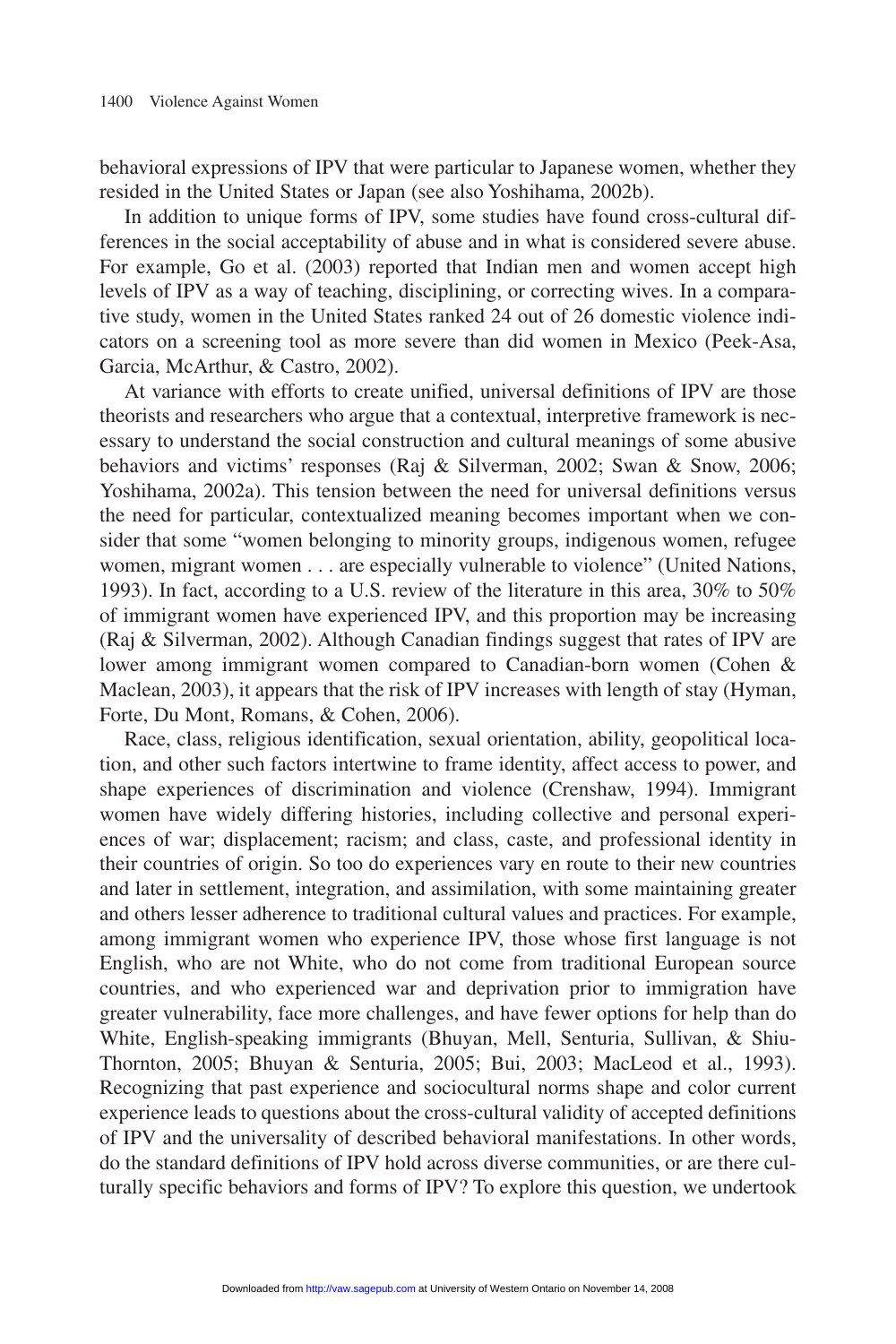a qualitative research study with Sri Lankan Tamil women in Toronto, Canada. The study set out to understand the ways in which Sri Lankan Tamil women at different ages and life stages understand, define, and experience IPV.

#### **The Tamil Community in Canada**

Every year, approximately 250,000 immigrants and refugees arrive in Canada, with 60% of recent immigrants coming from Asia and the Middle East (Citizenship & Immigration Canada, 2003). According to the 2001 census, in Canada's most populous city, Toronto, immigrants represented 44% of the population, a proportion higher than that found in Miami (40%), Los Angeles (31%), or New York City (24%) (Citizenship & Immigration Canada, 2003).

Sri Lankan Tamils are considered to be one of the fastest growing immigrant groups in Canada (Society for the Aid of Ceylon, 1994). In 1999, Sri Lanka was one of the three leading sources of refugees to Canada (10.7% of the total refugees admitted to Canada). According to the agencies serving this community, there are more than 250,000 Tamils living in Toronto.

Most Tamil immigrants to Canada originated in the northern and eastern provinces of Sri Lanka. Those who came to Canada before 1983 and the start of a civil war between the Tamil and Sinhalese emigrated as professional class landed immigrants. As a result of the civil war and the disruption of civic life, those who came to Canada following 1983 mostly arrived as refugees. Differences of class, rural versus urban experiences, and length of stay contribute to the heterogeneity of this community. Nonetheless, there is a strong sense of collective identity nurtured throughout their long history in Sri Lanka, their shared experience of political and cultural strife (Morrison, Guruge, & Snarr, 1999), and their common language and religion.

In Sri Lanka, Tamil family structures are patriarchal and patrilineal with clear and rigid gendered roles and expectations. Traditionally, women have occupied an inferior role and have less status than do either men or boys. The degree to which these structures and values are maintained in the Diaspora is unknown, and there is little published research on the issue of IPV in the Tamil community. In commenting on the issue of IPV in South Asian communities in general, at least one article noted that the "obstacles to understanding IPV in this community are enormous, including the high level of secretiveness and fear operating among its members, which demarcate the very nature of the problem" (Sheehan, Javier, & Thanjan, 2000, p. 167). Although we found no studies of IPV conducted in Sri Lanka, the one Canadian study of IPV in this community reported widespread "wife abuse" within the Tamil community in Toronto and that many women suffer the abuse in silence (Morrison et al., 1999).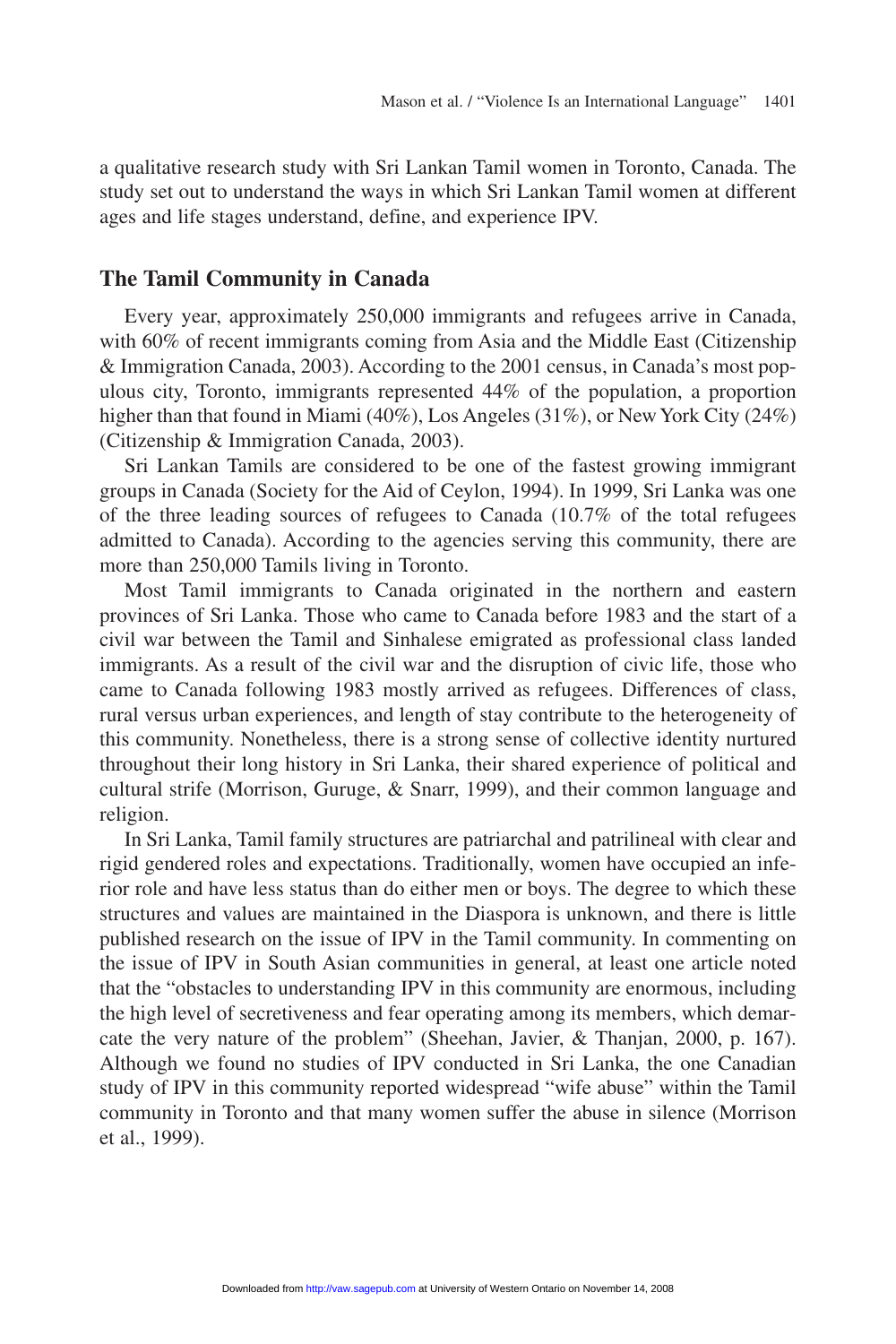#### **Description of the Study**

This qualitative study used focus group interviews as the main data source. Additional insight was provided by a community advisory committee comprising representatives from 11 different local organizations that provide services to the Tamil community. This committee was invaluable in helping to develop culturally appropriate questions for the focus group interviews, translating those questions into Tamil, assisting with participant recruitment, and contributing to the research team's understanding and appreciation of cultural norms and values. At a final meeting, the committee provided feedback on the key findings, including expanding the research team's appreciation of contextual factors, and assisted in the development of recommendations.

A variety of recruitment methods were employed, including snowballing techniques, flyers, community organizations, and an article in the local Tamil newspaper. Participants for the fourth focus group (women who had experienced violence) were recruited by our community partner, the Family Service Association's (FSA) Violence Against Women program, from among their former client population. Participants were assessed for their current level of safety and, when appropriate, were invited to participate in a focus group. Procedures were implemented to protect the rights of all participants, including informed consent, ethics approval, and debriefing. Ethics approval for the study was obtained from the Sunnybrook and Women's College Health Sciences Ethics Board. The focus groups took place between March and June 2004. Each focus group lasted approximately 2 hr. Participants' consent to audiotape the focus group discussion was obtained.

#### **Study Participants**

Eight focus groups were conducted with Tamil women of different ages and experiences: young women, ages 18 to 24, who were born in Canada or immigrated at age 13 or younger (two groups,  $n = 17$ ); adult women, ages 25 to 64, who were living with an intimate partner, whether married or common law (two groups,  $n = 16$ ); women over the age of 65, who were currently or formerly married or living common law (two groups,  $n = 18$ ); and women who had received counseling services from our community partner, FSA of Toronto, for IPV (two groups, *n* = 12).

All of the young women were single and Hindu. Almost all had been born in Sri Lanka and had lived in Canada an average of 12.5 years (range = 3 to 17 years). All of the young women were attending university and were fluent in English. These two groups were conducted in English, although occasionally the participants spoke in Tamil. All of the midlife women were married, had children, and were Hindu. They had been in Canada an average of 8 years (range = 4 to 14 years), and most had no postsecondary education. The vast majority had completed ESL training in Canada but were more comfortable using Tamil. The midlife focus groups were conducted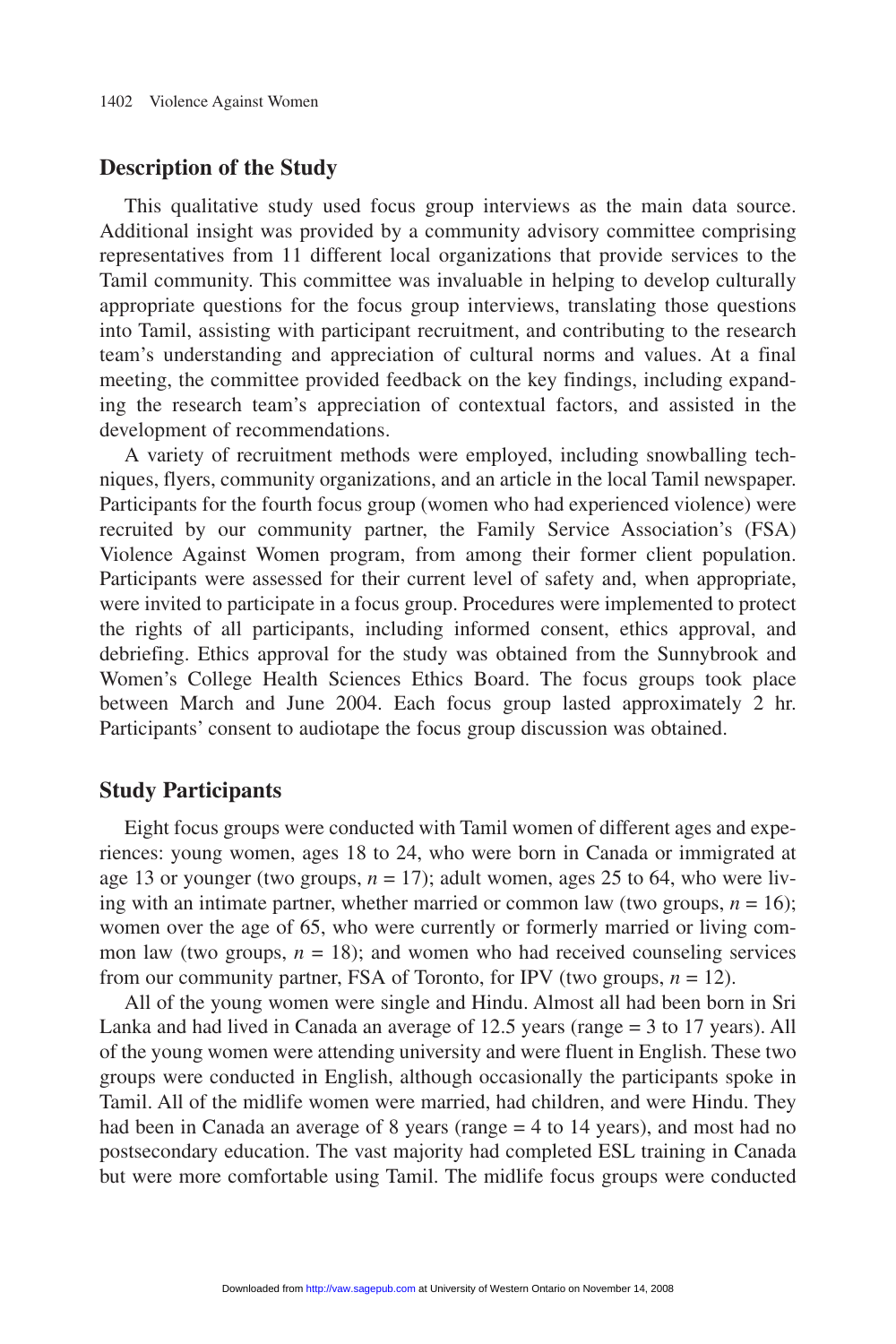in Tamil. Approximately half of the senior women were married and half were widowed; they had been in Canada an average of 11 years (range = 3 to 17 years). All of the senior women were Hindu, and just less than one third (29%) had attended college or university. The senior women focus groups were conducted in Tamil. All participants in the FSA groups were separated from their intimate partners, except for one woman who described herself as single. They had been in Canada an average of 11 years (range = 2 to 21 years). Ten women described themselves as Hindu; the remainder left the answer blank. Eight women had completed secondary school, two had some secondary school, one had completed university, and one had not completed elementary school. Two women each had one child; the remainder had two or more children. The FSA focus groups were conducted in Tamil.

The focus groups were facilitated by two Tamil-speaking research assistants (RAs) using a standard format and interview guide. Focus group participants were asked about the stories, proverbs, myths, or sayings that taught them about how men and women should relate to each other; about male/female relations in their families of origin, and how and what they learned about being a woman, wife, and mother; behaviors and acts that were considered acceptable in their country of origin that are labeled abusive in Canada and vice versa; the words and imagery used when speaking to other community members about abuse; and the language they used or would use when speaking to health care providers about these issues.

#### **Data Analysis**

Focus group interviews were translated and transcribed into English by the RAs. Random cross-checks were regularly carried out. Disagreements on the particular translation of a thought or phrase were resolved through consultation with a Tamilspeaking researcher from the community advisory committee. QSR N6 software was used to facilitate data management, coding, and report generation. After translation and transcription, the eight members of the project team independently coded each transcript. Codes were compared over a series of meetings and a coding template developed. During regular team meetings, the coded transcripts were compared and discussed, and differences in coding were resolved. Themes were formed when codes were later clustered. The themes included definitions of IPV, abusive behaviors, sources of stress and conflict, community norms, and social imperatives. The results presented here focus on the definitions and behaviors considered abusive.

# **Results**

Focus group participants defined IPV broadly and referred to a variety of forms of abuse, including physical violence, sexual abuse, emotional/psychological abuse, and financial abuse. Thus, the participants, irrespective of their age or status, agreed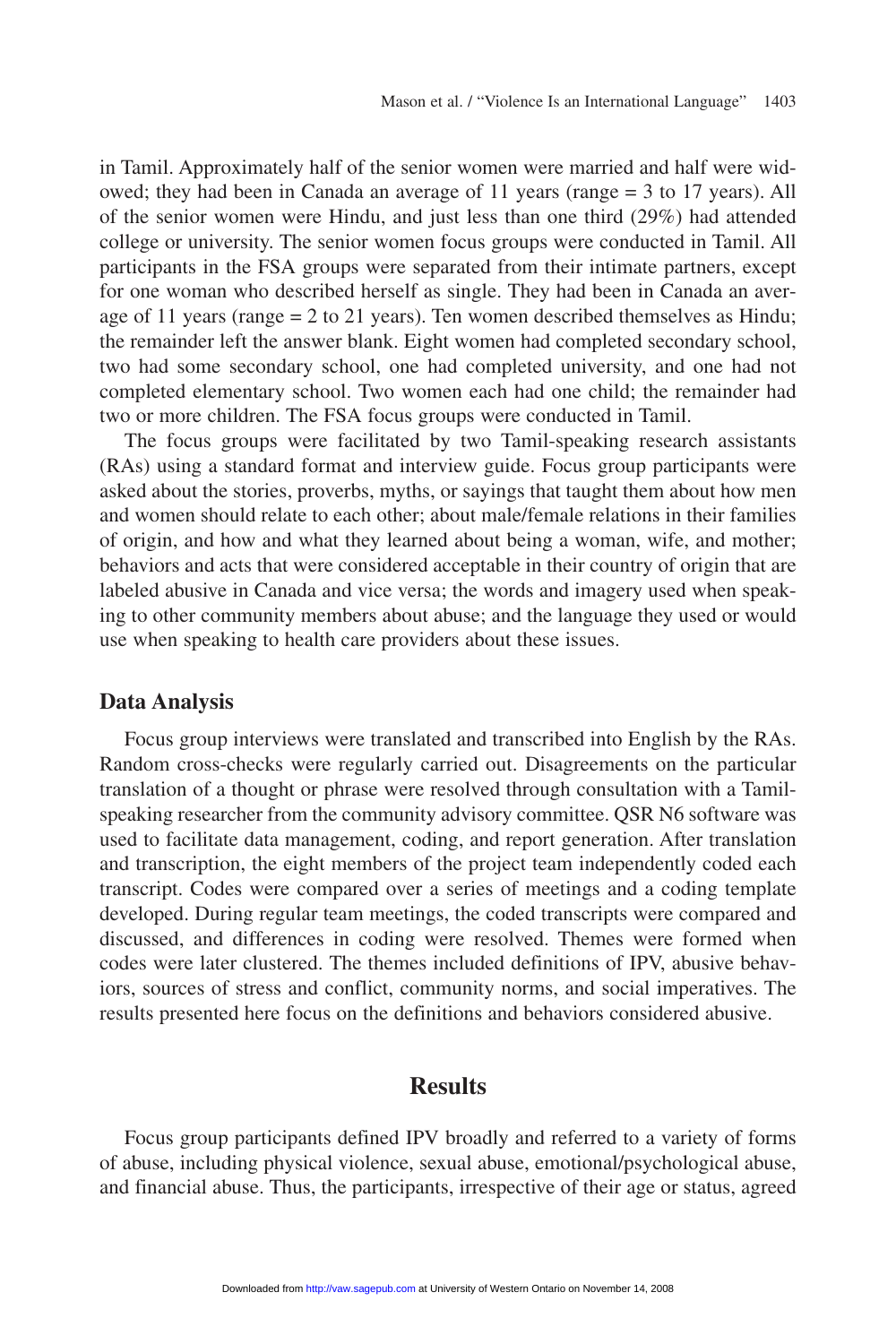with the definitions of IPV suggested by the CDC and WHO. As a participant in one of the midlife groups explained, "debating, beating, interfering in other's freedom, controlling for example, 'Don't do that' 'Don't go there' . . . that is violence." In a rapid exchange, three other participants in the same group added "by words," "by using weapons," "by hands, by using belts." In one of the young women's groups, a participant said, "It could be emotional, physical, verbal, another one is financial. . . . So, it's not just physical, but also verbal, emotional are involved in domestic violence."

When asked what each of these forms entails—"What behaviors are physically abusive?"—participants in each of the groups provided specific examples of physical acts of violence, such as "hitting"; "hitting with fists, belts, or weapons"; "beating every day"; and "throwing things." One senior noted that "even in good families there are husbands who hit."

Among the women who experienced abuse, financial abuse was frequently reported. For example, one participant said, "Initially, he did not allow me to go to work, but then I went to work for three years and gave my cheques to him. He would take them and spend them . . . he got a taste for it." Later, when she was out of work because of illness, "he did not allow me to rest, he created hardship for me" and pushed her to return to work. Another type of financial abuse described by some of these same participants resulted from husbands financially supporting family in Sri Lanka to the detriment of the wife and children in Canada. As another participant asked:

If you send all the money, then what can we do here and what can you do for the children? There is \$2,000 income and \$1,000 they send to their families, \$900 is what you have to pay for rent, and for \$100 how can you eat? Is it possible?

When asked to describe forms of psychological abuse, participants in all of the groups provided multiple examples of how men psychologically abuse their partners. These examples fall into three types: (a) abuse related to specific social locations, notably marriage and the family of origin; (b) abuse related to culturally specific expressions, such as some forms of verbal abuse, and behaviors, such as extreme suspicion; and (c) abuse with culturally specific meanings that lends added negative impact to the experience.

## **Abuse Related to Specific Social Relations**

Marriages in this community were frequently "arranged"; "love matches" were uncommon, and dowries still figured prominently in the marital contract. Participants in all of the groups, with the exception of the young women's groups, made reference to a form of abuse in which men made false marital promises or lied about their status while negotiating a marriage contract. Several women described occasions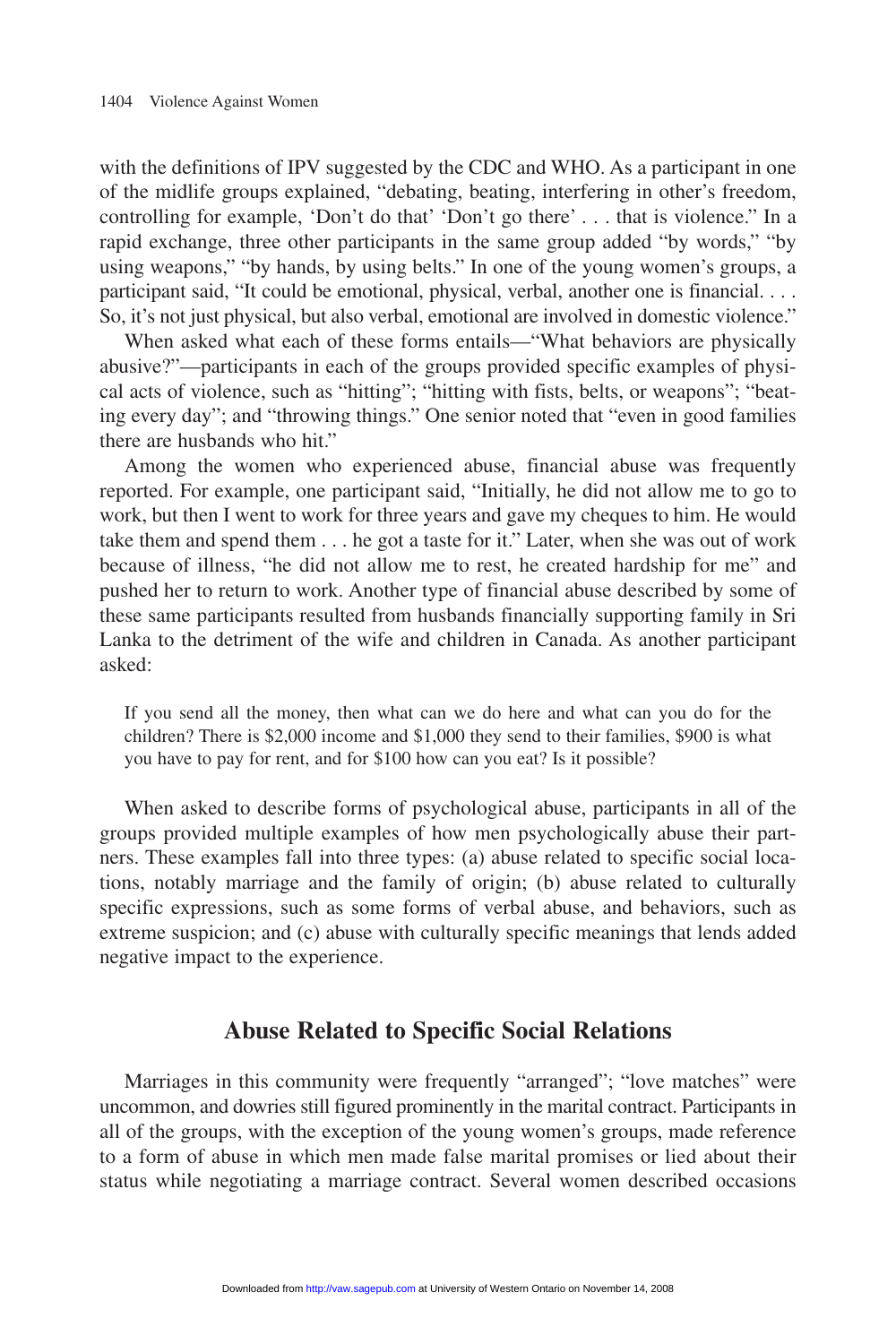when Tamil women married Tamil men in Canada only to later learn of a preexisting marriage in Sri Lanka and, in some instances, second families left behind. In one such example, a woman in the seniors' group told of a young woman who had been sent to live with relatives in Canada while her parents remained in Sri Lanka. Shortly after the young woman married in Canada, she learned of her husband's preexisting marriage and children in Sri Lanka. Not knowing what to do, she called the police. Before the police could respond, her husband beat her, took their money, and fled. When her Canadian relatives arrived at her home, they, too, began to beat her for discrediting the family's honor by her marriage. This was described as problematic in this community because of the serious stigma associated with divorce. Thus, a woman seeking a divorce finds herself ostracized by the community. As one participant explained, "if a woman goes for a divorce, it is only her fault. There are such perceptions in our society." The women who had experienced IPV were all either currently separated or divorced. These participants painfully acknowledged the impact of this status on their social roles. One woman described it thus:

. . . If you separate, you lose the respect of society [there will be no respect for that family]. Due to this, a lot of women tolerate and endure a lot. Everyday they have problems; they get beaten by their husbands and struggle to have a day-to-day life. But due to social pressure [they stay].

Another woman added, "Only when you are together as husband and wife will you be respected. When you are separated from the man, then society looks at you differently."

Marriage is a serious state that brings together two sets of extended relations. Arranged marriages are sought with the best interests of both the individuals and their families in mind. Divorce, even when there is known abuse, is frowned upon. Thus, the participants identified a form of IPV that described men lying about their professions, social standing, or economic status to receive a better dowry from the bride's family. The dowry was a location for major disputes and long-lived problems as husbands (and their families) complained of insufficient dowries, unfulfilled dowry promises, and the inadequacy of the bride's contribution to the household.

The family of origin appears to be another prime locus for the exercise of psychological abuse. Participants described having experienced or observed a variety of abusive behaviors aimed at discrediting or hurting a woman or her family. For example, young women in dating relationships described being "blackmailed" by their partner's threats to tell parents about their relationship. Wives reported being forbidden from visiting parents or siblings and/or having their parents or siblings excluded from the matrimonial home. Wives described having their families slandered by their husbands and/or being slandered or criticized in front of family members. They also reported instances of their husbands' families criticizing or complaining about them to their husbands. Although some of these behaviors might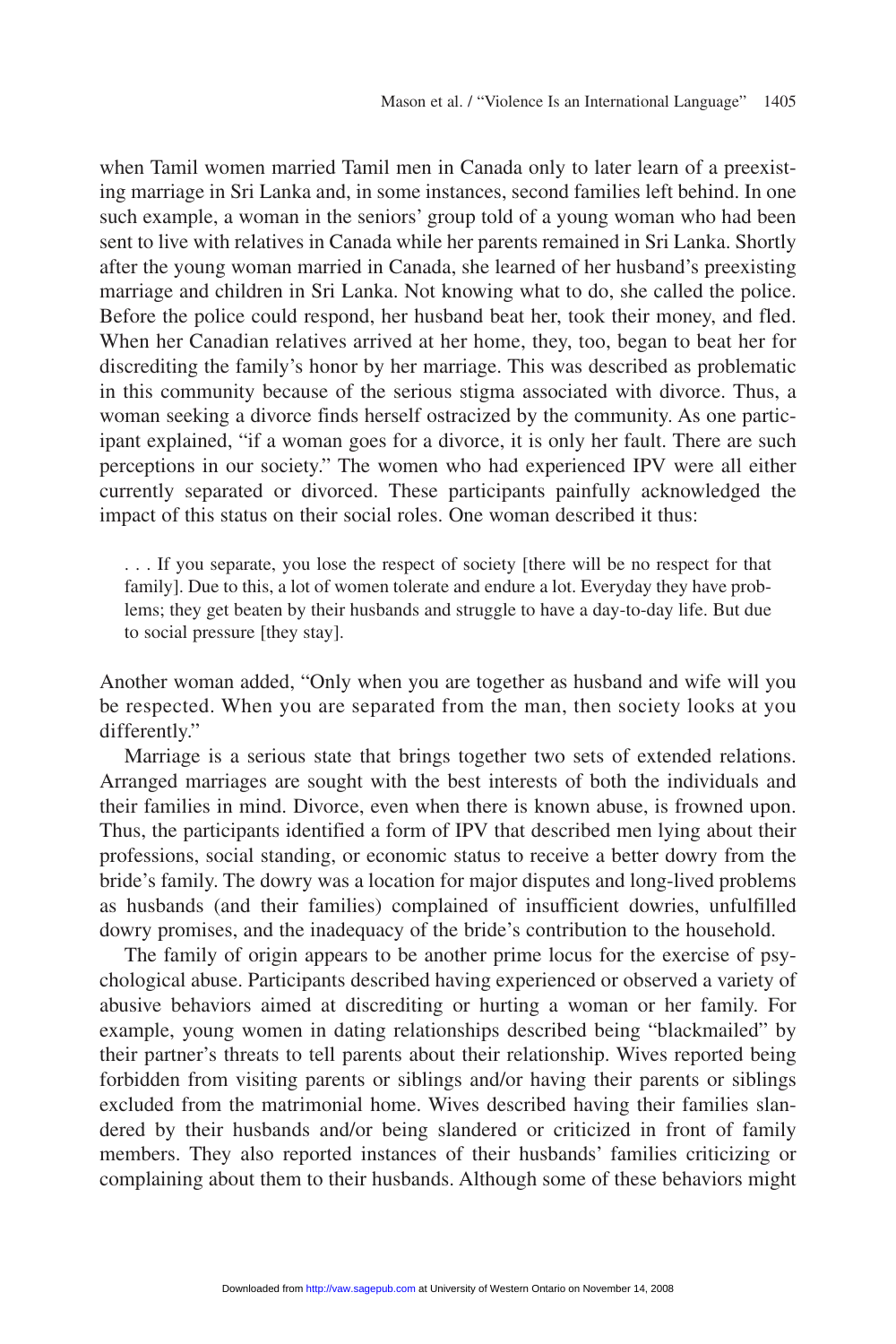be considered examples of a dysfunctional rather than abusive relationship, as reported by the participants, the strictures against divorce and expectations of female obedience and compliance render their impact equivalent to other forms of IPV.

#### **Abusive Expressions and Behaviors**

Excessive suspicion, jealousy, and anxiety about wives' fidelity were mentioned by focus group participants as forms of "intolerable" abuse. As one participant who had experienced IPV said in outlining forms of abuse, "there is also suspicion. Most of our men suspect a lot. It is like they are born with this characteristic. Generally they look at women or their wives with a suspicious eye." Several women described themselves as being "tormented" by their partners' jealousy and controlling behaviors.

Participants also referred to experiences of verbal abuse as particularly painful and psychologically destructive. One senior participant noted, "By a word he can hurt your mind." In one of the midlife groups, a participant said, "Some of the verbal abuses are more harmful than the physical," whereas another responded, "Even if you forget the physical abuse, you cannot forget the verbal abuse." One of the women in the abused group noted, "They call you a whore or a prostitute, even if the woman is chaste that is what comes out of a bad man. . . . This is the first word that comes to the mouth of a man. This is the main word." One senior participant said, "They call you by all kinds of animal names . . . goat, cow, dog, donkey, like that. Those words are very mentally abusive . . . right?" Younger women agreed that animal names were extremely abusive in Tamil (but not English) and added that insults related to their appearance ("You're so fat") or their intelligence ("You are so dumb") were more common among their peers. Participants, especially the young women, also indicated that the words in Tamil for bitch, prostitute, whore, or slut were more hurtful and powerful than these same words in English. To be called any of these, they said, was extremely abusive. As one young woman explained:

When you hear it in Tamil, I think it is more . . . Tamil words can be more hurtful than using an English word. Especially when they swear in Tamil, it's like, so bad. You don't *want* to be there when it's happening.

As with many languages, Tamil includes both familiar and formal forms of address. Respect dictates the form of language that women are permitted to use when addressing men. Thus, Tamil women are prohibited from addressing men with the familiar form or using a man's given name, even their husband's, in public. All of the focus group participants referred to this norm and the impossibility of breaching it. Addressing her husband with the familiar form in a public place was so unheard of that one participant in the midlife group explained she should be beaten if she attempted it: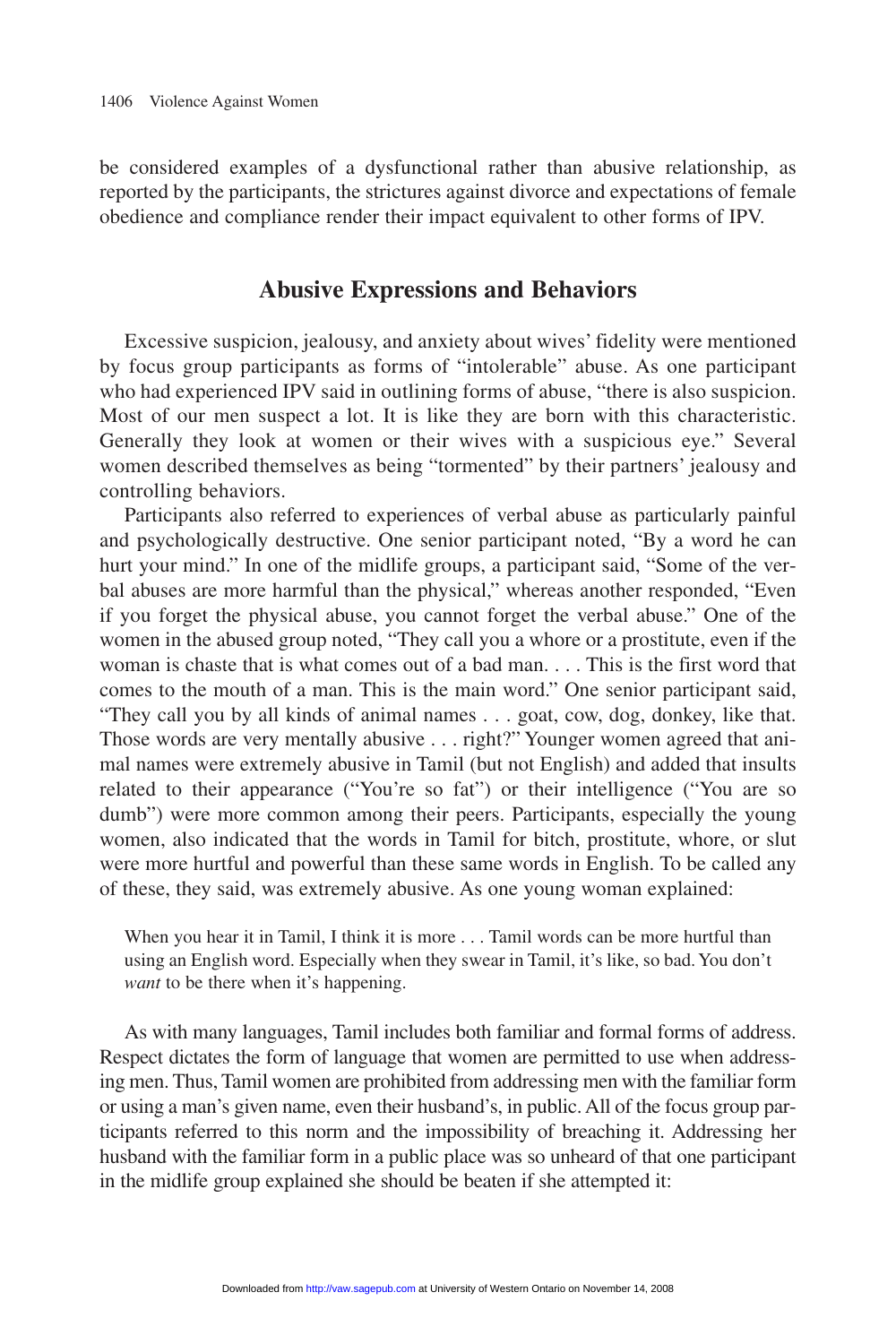If I address my husband like "enga vada" ["come here," using the familiar form] in a public place, I should be beaten by him. But at home if we are talking it's ok. We have to give respect and we have to talk to them with respect in public places. . . . So I have to call him like, "appa vaango" ["Dad, please come here"] and cannot call his name or pronounce his name in front of other people.

## **Abuse With Culturally Specific Meanings**

The Tamil women also reported several forms of threatening behavior they considered abusive. For example, one participant described an abusive man who burnt his wife's saree. Other participants told of men who threatened to send their wives "back to Sri Lanka." Again, although threats of this nature are not specific to this community, remembering that our interviews began just 3 months after the decimation of the country by the Tsunami of 2004 and that there is still a raging conflict between the Tamils and Sinhalese in Sri Lanka, there is a particular and potent impact to this threat. In addition, the threat contained in being "cast off" by one's husband, disgraced in the eyes of the community and forced to live out the rest of one's life with the stigma of an abandoned wife, should not be underestimated.

#### **Discussion**

Given the proliferation of typologies and measures of IPV, this study aimed to examine the extent to which existing definitions of IPV were universal, crossculturally relevant, and inclusive of the range of behaviors recognized as abusive. Although previous research found cultural differences in the recognition of IPV (Mehotra, 1999; Senturia et al., 2000), our findings suggest that definitions of IPV are not culturally specific. Rather, Tamil women, irrespective of their age or stage of life, defined IPV broadly and recognized it as rooted in power and control, where coercive control is expressed in different forms, including physically, sexually, psychologically, verbally, and financially.

We also found there were manifestations of IPV, most notably forms of psychological abuse, that did have particular meanings for the Tamil community. These included forms of abuse related to social roles and relations, in particular the role of dowries, expectations of wives, and the role of in-laws and extended families in the married couple's life; abusive behaviors or forms of expression, such as the wounding power of being called some form of animal name or being sworn at in Tamil; and abuse that resonates with more power for community members because of the particular meanings ascribed these acts, such as the stigma associated with being a castoff wife sent back to a war-torn country. These findings were similar to other studies reporting cultural differences in the behavioral manifestations of IPV (Mehotra, 1999; Sorenson, 1996; Yoshihama, 1999, 2002b).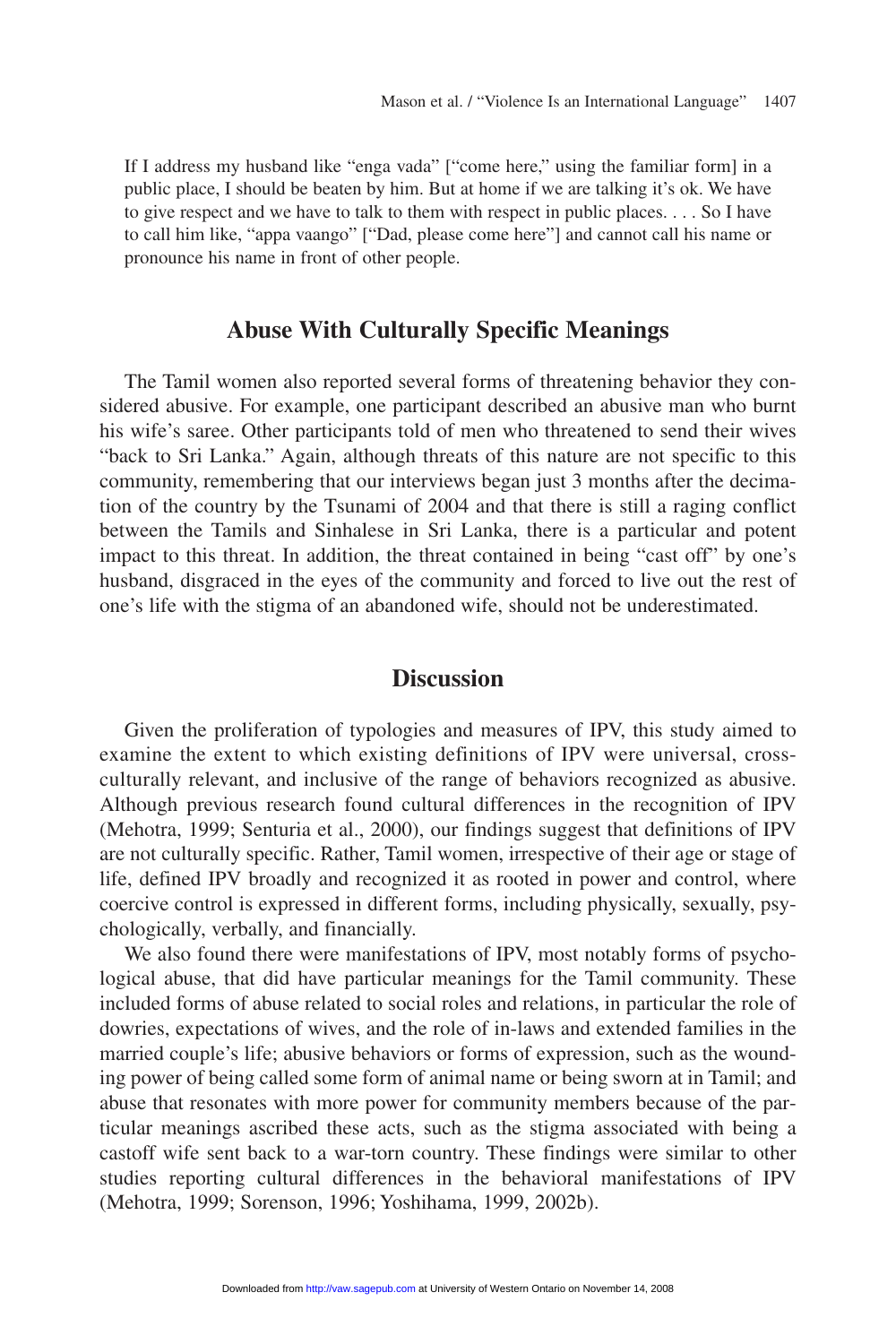These findings suggest that structural theories of IPV are relevant to the Tamil community in Toronto. It appears that the exercise of power and control, at the heart of feminist theories of IPV, may cross cultural lines. For example, as the focus group participants described, "debating, beating, interfering in other's freedom, controlling for example, 'Don't do that' 'Don't go there' . . . that is violence." Status inconsistency theories are supported by the participants' numerous accounts of financial abuse. Although these etiological theories may, in fact, be relevant to newcomer communities, nevertheless, in the determination of whether specific behaviors are considered abusive, greater consideration needs to be paid to the cultural context. Recognizing this, it follows that the WHO and CDC typologies describing abusive tactics rather than specific behaviors and emotions induced in victims may indeed be appropriate to the study of IPV across populations, countries, and communities. Despite this support for the typologies as they have been developed, it must be noted that the CDC's definition of *psychological abuse*, as occurring only when there has "also been prior physical or sexual violence or prior threat of physical or sexual violence," is not supported by the findings of this study. The participants, irrespective of age or life stage, agreed that verbal and psychological abuse can occur in the absence of physical abuse and that these words "can hurt your mind."

In terms of violence prevention and response services, the findings suggest a need to develop these in both a culturally appropriate manner (Bhuyan & Senturia, 2005) and in ways that capture the experiences of abuse in a particular community. Thus, prevention strategies need to be designed to address the issue of IPV as well as the common behavioral manifestations of IPV in any specific community. Public education and media campaigns should be developed and targeted to specific communities, using imagery and messages that are acceptable to community members. Response services need to recognize that immigrant women are often triply victimized by their race, gender, and immigration status and that serving these women requires an understanding of the community context in which they live. Service providers should recognize and acknowledge the strongly entrenched cultural norms that perpetuate gender inequality and stigmatize women (and their children) who leave or divorce their husbands. Both individual- and community-level work needs to take place to begin the slow shifting of community values that will result in more egalitarian relationships.

Finally, we note that culture is multidimensional and does not remain static; languages, values, beliefs, and behaviors do change. Thus, any study of a particular community's understanding of IPV will be uniquely rooted in the specifics of that time and place. In this study, the Tamil women began by defining IPV as physical, sexual, psychological, and financial abuse but went on to describe cultural norms that perpetuate inequities as in the privileging of boys and men over girls and women, the dowry system, and strictures against separated and divorced women. It may be that through continued discussion with women and men alike, these traditions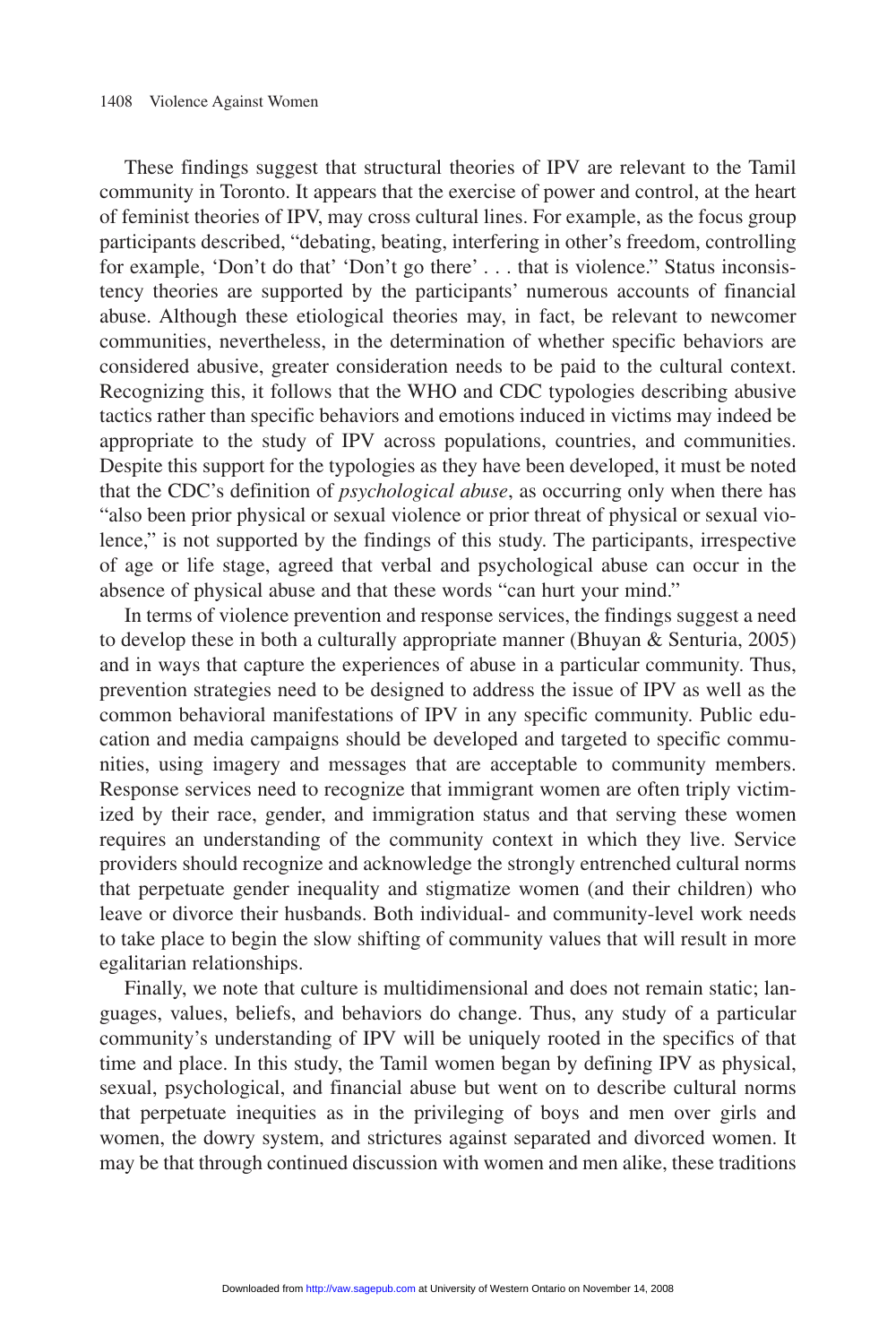will be modified, women's roles and status increased, and their vulnerability to IPV diminished.

#### **Afterword: The Community Takes Action**

In response to a growing awareness of the problem of IPV in their community, the Tamil community of Toronto initiated a small-scale violence prevention project about 5 years ago. The public message campaign was targeted to community movie houses and was shown during a film's intermission. The message, developed with input from a community advisory council, was a still photo depicting a couple and their two children with the message "family violence hurts your family" running below. At the end of the year, when the money for the project ran out, the theater voluntarily ran the message for another 18 months. Two years later, the multicultural television station ran a public service announcement in Tamil that depicted a husband and wife arguing loudly while in the background their children were listening. Once again, the message, "family violence hurts your family," was used. In 2004, at the same time we formed our Advisory Committee, another Tamil grassroots organization began a community survey to learn about community attitudes toward IPV. The following year, 2005, there was a Tamil community health fair that included a presentation on IPV; in 2006, a training workshop on IPV was organized for counselors and service providers who work with the Tamil community, and the local Tamil television show included a segment on our research and an interview with one of the RAs. Clearly, momentum is growing within this community to begin the complex work of addressing this issue in culturally appropriate ways.

### **References**

- Bhuyan, R., Mell, M., Senturia, K., Sullivan, M., & Shiu-Thornton, S. (2005). "Women must endure according to their karma": Cambodian immigrant women talk about domestic violence. *Journal of Interpersonal Violence*, *20*, 902-920.
- Bhuyan, R., & Senturia, K. (2005). Understanding domestic violence resource utilization and survivor solutions among immigrant and refugee women. *Journal of Interpersonal Violence*, *20*, 895-901.
- Bui, H. (2003). Help-seeking behavior among abused immigrant women. *Violence Against Women*, *9*, 207-239.
- Bui, H., & Morash, M. (1999). Domestic violence in the Vietnamese immigrant community: An exploratory study. *Violence Against Women*, *5*, 769-795.
- Campbell, J. C. (1992). Prevention of wife battering: Insights from cultural analysis. *Response*, *14*, 18-24.
- Citizenship & Immigration Canada. (2003). *Facts and figures 2002: Immigration overview*. Retrieved June 30, 2007, from cicnet.ci.ca/english/pub/facts2002/immigration
- Cohen, M. M., & Maclean, H. (2003). Violence against women. In M. Desmeules, D. Stewart, A. Kazanjian, H. Maclean, J. Payne, & B. Vissandjée (Eds.), *Women's health surveillance report: A multidimensional look at the health of Canadian women* (pp. 45-47). Ottawa, Ontario, Canada: Canadian Institute for Health Information.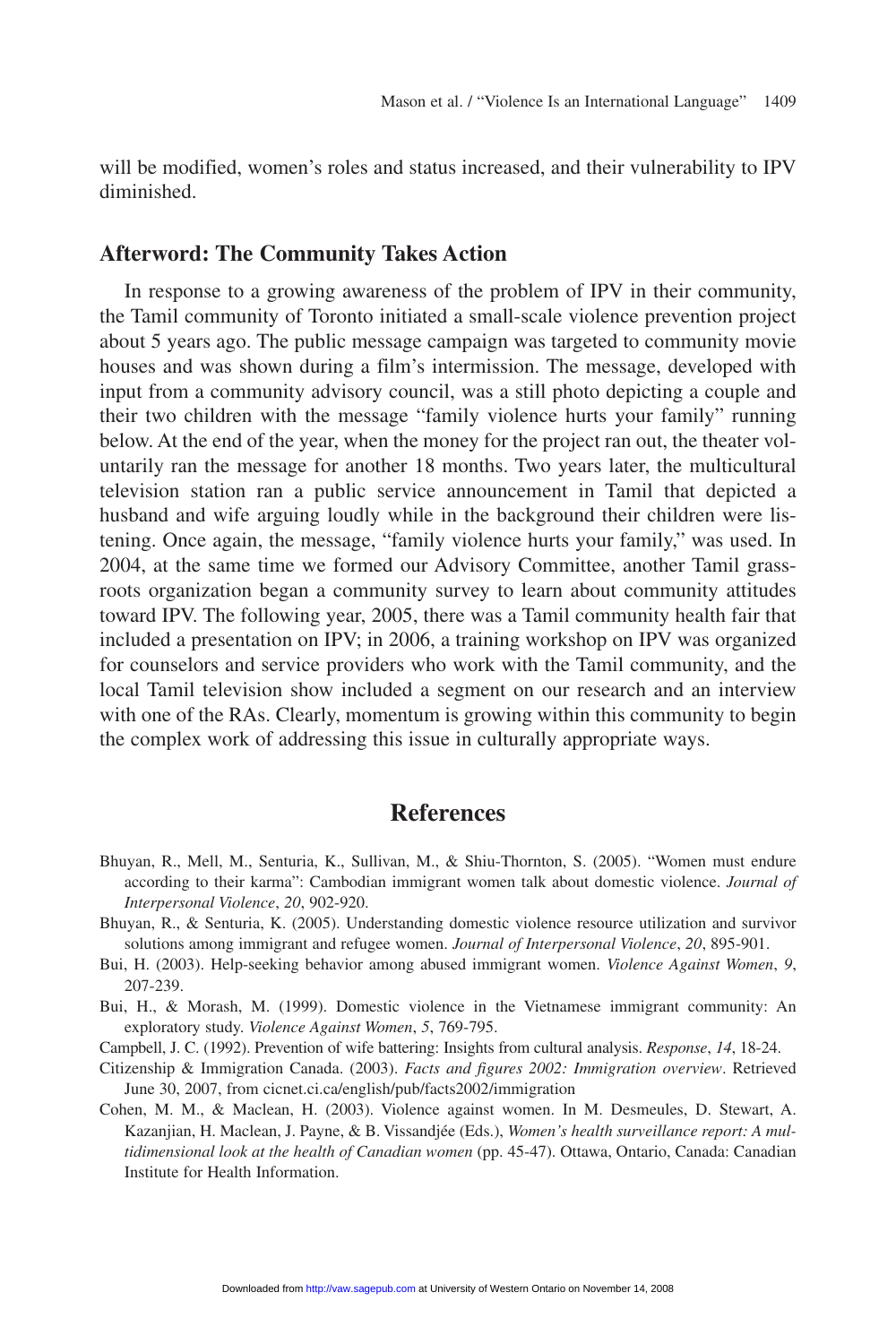- Crenshaw, K. (1994). Mapping the margins: Intersectionality, identity politics, and violence against women of color. In M. A. Fineman & R. Mykitiuk (Eds.), *The public nature of private violence* (pp. 93-118). New York: Routledge.
- Dobash, R. E., & Dobash, R. (1979). *Violence against wives: A case against the patriarchy*. New York: Free Press.
- Dutton, D. G., & Golant, S. K. (1995) *The batterer: A psychological profile*. New York: Basic Books.
- Ellsberg, M., & Heise, L. (2005). *Researching violence against women: A practical guide for researchers and activists*. Washington, DC: World Health Organization, Program for Appropriate Technology in Health (PATH).
- Go, V., Johnson, S. C., Bentley, M. E., Sivaram, S., Srikrishnan, A. K., Celentano, D. D., et al. (2003). Crossing the threshold: Engendered definitions of socially acceptable domestic violence in Chennai, India. *Culture, Health & Sexuality*, *5*, 393-408.
- Goode, W. J. (1971). Force and violence in the family. *Journal of Marriage and the Family*, *33*, 624-636.
- Hyman, I., Forte, T., Du Mont, J., Romans, S., & Cohen, M. M. (2006). The prevalence of intimate partner violence in immigrant women in Canada. *American Journal of Public Health*, *96*, 654-659.
- Krauss, H. H. (2006). Perspectives on violence. *New York Academy of Sciences*, *1087*, 4-21.
- Krug, E. G., Dahlberg, L. L., Mercy, J. A., Zwi, A. B., & Lozano, R. (2002). *World report on violence and health*. Geneva, Switzerland: World Health Organization.
- Latta, R., & Goodman, L. A. (2005). Considering the interplay of cultural context and service provision in intimate partner violence: The case of Haitian immigrant women. *Violence Against Women*, *11*, 1441-1464.
- MacLeod, L., Shin, M. Y., Hum, Q., Samra-Jawanda, J. W. R. S., Minna, M., & Wasilewska, E. (1993). *Like a wingless bird: A tribute to the survival and courage of women who are abused and who speak neither English nor French* (No. H72-21/110-1994E). Ottawa, Ontario, Canada: National Clearinghouse on Family Violence, Minister of Supply and Services.
- Mehotra, M. (1999). The social construction of wife abuse: Experiences of Asian Indian women in the United States. *Violence Against Women*, *5*, 619-640.
- Morrison, L., Guruge, S., & Snarr, K. (1999). Sri Lankan Tamil immigrants in Toronto: Gender, marriage patterns and sexuality. In G. Kelson & B. Delaureat (Eds.), *Gender, immigration and policy* (pp. 144-160). New York: New York University Press.
- Narayan, U. (1995) "Mail-order brides": Immigrant women, domestic violence and immigration law. *Hypatia*, *10*, 104-119.
- O'Leary, K. D. (1988). Physical aggression between spouses: A social learning theory perspective. In V. B. Van Hasselt, R. L. Morrison, A. S. Bellak, & M. Hersen (Eds.), *Handbook of family violence* (pp. 31-56). New York: Plenum.
- O'Leary, K. D. (1993). Through a psychological lens: Personality traits, personality disorders and levels of violence. In R. J. Gelles & D. Loseke (Eds.), *Current controversies on family violence* (pp. 7-30). Newbury Park, CA: Sage.
- Peek-Asa, C., Garcia, L., McArthur, D., & Castro, R. (2002). Severity of intimate partner abuse indicators as perceived by women in Mexico and the United States. *Women & Health*, *35*, 165-180.
- Raj, A., & Silverman, J. (2002). Violence against immigrant women: The roles of culture, context and legal immigrant status on intimate partner violence. *Violence Against Women*, *8*, 367-398.
- Society for the Aid of Ceylon. (1994). *Tamils: Ten years that made a difference: 10th anniversary publication for the aid of Ceylon (Sri Lankan) minorities*. Toronto, Ontario, Canada: Author.
- Saltzman, L. E., Fanslow, J. L., McMahon, P. M., & Shelley, G. A. (1999). *Intimate partner violence surveillance: Uniform definitions and recommended data elements, Version 1.0*. Atlanta, GA: National Center for Injury Prevention and Control, Centres for Disease Control and Prevention.
- Senturia, K., Sullivan, M., Ciske, S., & Shiu-Thornton, S. (2000). *Cultural issues affecting domestic violence service utilization in ethnic and hard to reach populations: Executive summary* (No. 98-WT-VX-0025). Seattle, WA: Public Health, Seattle & King County.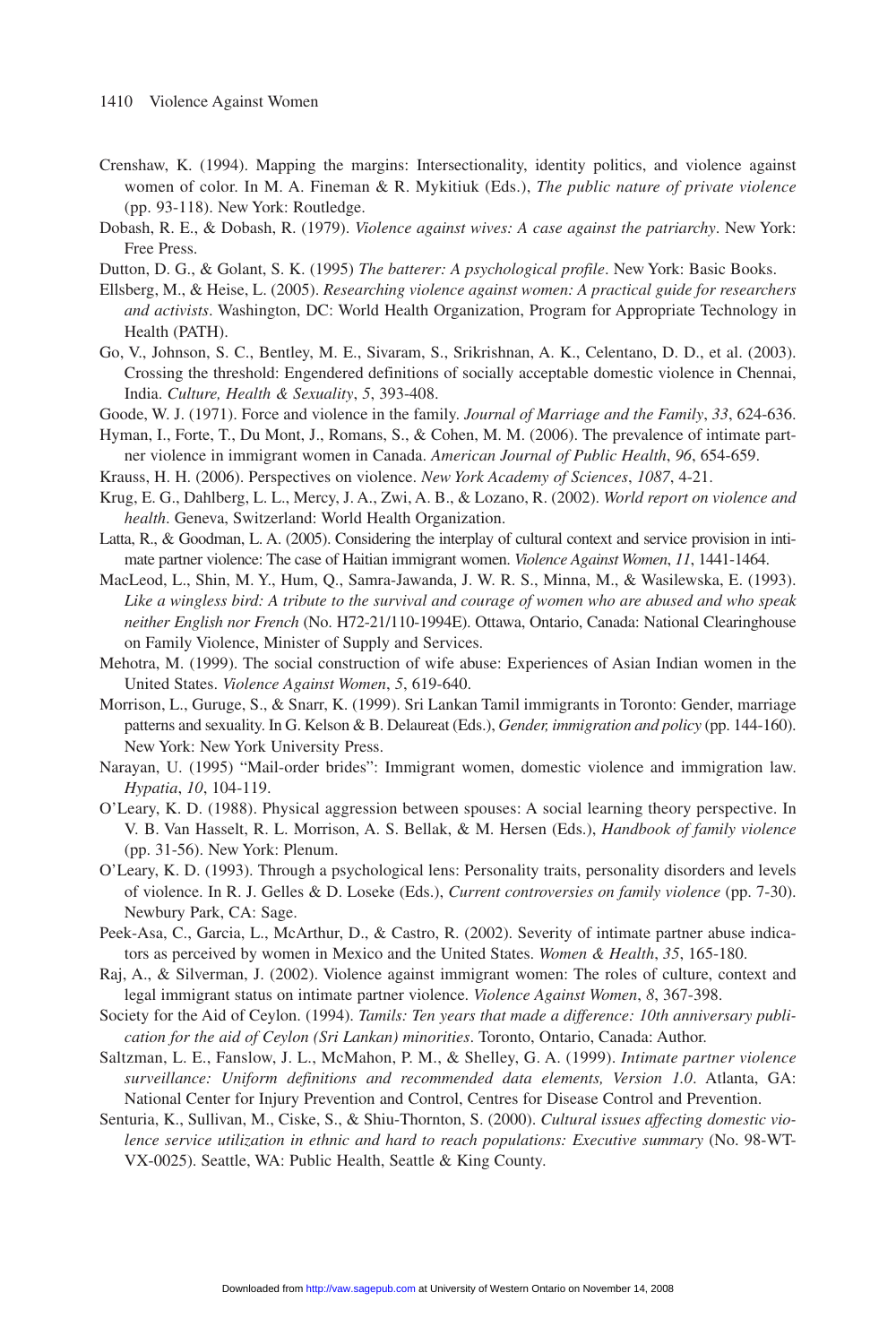- Sheehan, H. E., Javier, R. A., & Thanjan, T. (2000). Introduction to the special issue on domestic violence and the South Asian community. *Journal of Social Distress and the Homeless*, *19*, 167-171.
- Sorenson, S. B. (1996). Violence against women: Examining ethnic differences and commonalities. *Evaluation Review*, *20*, 123-145.
- Straus, M., Gelles, R., & Steinmetz, S. (1980). *Behind closed doors: Violence in the American family*. Garden City, NY: Anchor Press/Doubleday.
- Sugarman, D. B., & Frankel, S. L. (1996). Patriarchal ideology and wife-assault: A meta-analytic review. *Journal of Family Violence*, *11*, 13-40.
- Swan, S. C., & Snow, D. L. (2006). The development of a theory of women's use of violence in intimate relationships. *Violence Against Women*, *12*, 1026-1045.
- United Nations. (1993). *Declaration on the elimination of violence against women*. Retrieved August 25, 2007, from http://www.unhchr.ch/huridocda/huridoca.nsf/(Symbol)/A.RES.48.104.En?Opendocument
- West, C. M. (1998). Lifting the political gag order. In J. L. Jasinski & L. M. Williams (Eds.), *Partner violence: A comprehensive review of 20 years of research* (pp. 184-209). Thousand Oaks, CA: Sage.
- Yick, A. G. (2001). Feminist theory and status inconsistency theory: Application to domestic violence in Chinese immigrant families. *Violence Against Women*, *7*, 545-562.
- Yick, A. G., & Agbayani-Siewert, P. (1997). Perceptions of domestic violence in a Chinese American community. *Journal of Interpersonal Violence*, *12*, 832-846.
- Yoshihama, M. (1999). Domestic violence against women of Japanese descent in Los Angeles: Two methods of estimating prevalence. *Violence Against Women*, *5*, 869-897.
- Yoshihama, M. (2002a). Battered women's coping strategies and psychological distress: Differences by immigration status. *American Journal of Community Psychology*, *30*, 429-452.
- Yoshihama, M. (2002b). Breaking the web of abuse and silence: Voices of battered women in Japan. *Social Work*, *47*, 389-400.

**Robin Mason**, PhD, is a research scientist in the Violence and Health Research Program at the Women's College Hospital Research Institute and an assistant professor with the Dalla Lana School of Public Health at the University of Toronto, Toronto, Canada. Her research focuses on the health effects of intimate partner violence (IPV), the experience of IPV in ethnocultural communities, and training and educating health care professionals on these issues. She has been involved in the development of policies and curricula on IPV locally, provincially, and nationally.

**Ilene Hyman**, PhD, has expertise in the area of health and its determinants for immigrant and racialized populations. She has been involved in several research studies examining intimate partner violence in newcomer communities, including studies of prevalence, risk factors, and help-seeking behavior. She is an assistant professor in the Dalla Lana School of Public Health at the University of Toronto.

**Helene Berman**, RN, PhD, is an associate professor in the School of Nursing at the University of Western Ontario and Scotiabank Research Chair, Centre for Research and Education on Violence Against Women and Children. She has been the principal investigator of two national studies concerning violence in the lives of girls and young women, with particular attention to the intersections of gender, race, class, sexual orientation, and (dis)ability. She is past chairperson of the Alliance of Canadian Research Centres on Violence.

**Sepali Guruge**, RN, PhD, is an associate professor in the Daphne Cockwell School of Nursing at Ryerson University, Toronto, Canada. Her doctoral dissertation at the University of Toronto explored the influence of gender, racial, social, and economic inequalities on the production of and responses to intimate partner violence in the postmigration context. Her postdoctoral work at the University of Western Ontario focused on health effects of intimate partner violence. Her program of research on violence against women throughout the migration process is supported by a Canadian Institutes of Health Research New Investigator Award.